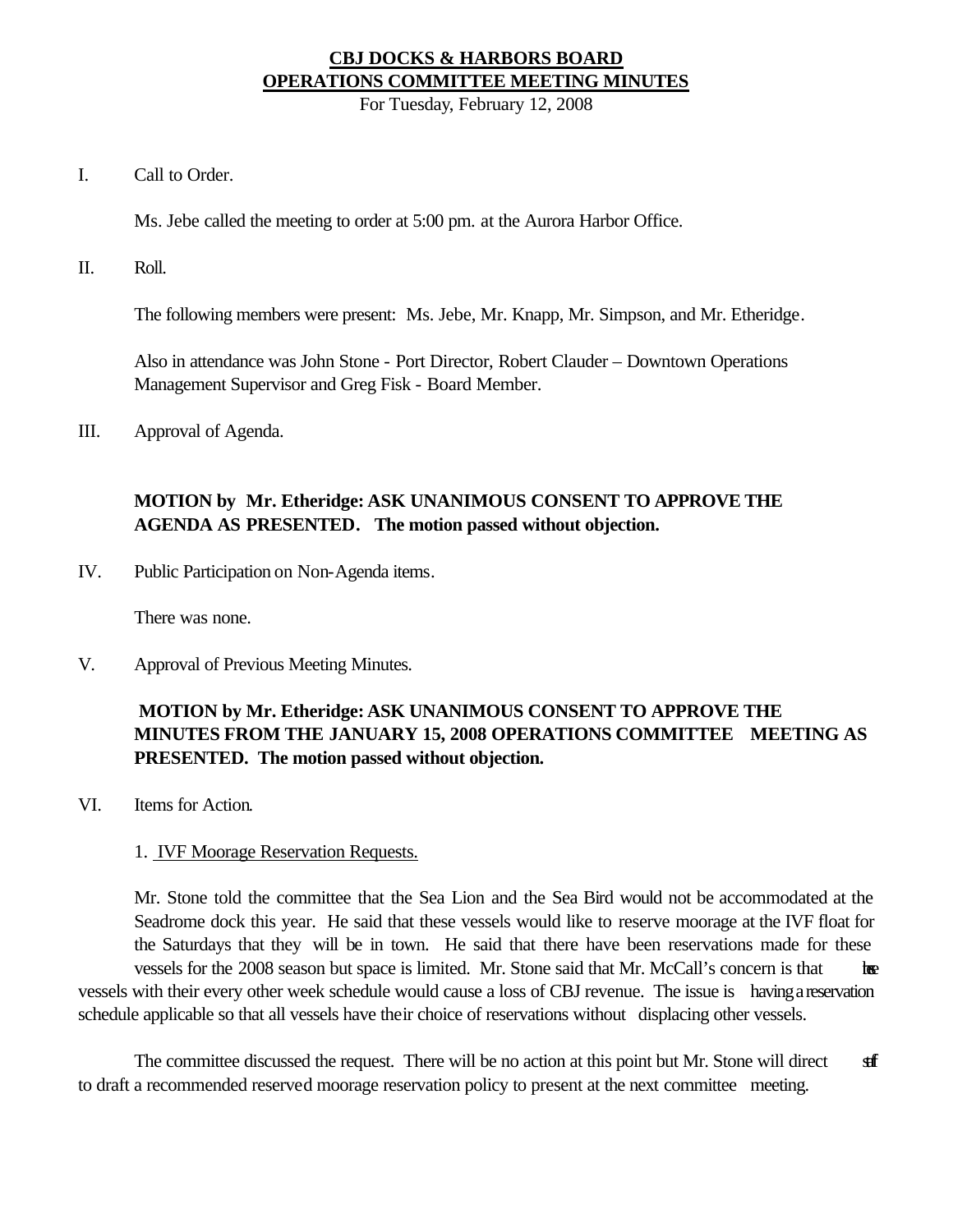### **Docks and Harbors Operations Committee Meeting** February 12, 2008

Page 2

#### VI. Items for Action (cont'd).

#### 2. Parking Lot Management Ordinance Overview.

Mr. Stone said that the harbors would be best served it they had their own set of parking regulations. He said that right now there is Title 85, which says that, the port director and assistants

are authorized to enforce chapter 72.12 parking in all lots located adjacent to the harbors. Under chapter 72.12, the ticket fine is \$25.00. Under Title 85, the harbors place signage that state parking or loading zone facilities, or permit needed for parking. The fine for violations are on a schedule with the first being \$50.00 with a \$10.00 service charge the police department charges. Mr. Stone went on to explain the following chapters: 72.22 is the authority to impound vehicles, 72.28 gives the definition of an abandoned vehicle, and 72.14 deals with payment parking boxes and the requirements that apply to them.

He also gave an overview of the parking fees at Statter Harbor and the various fees applied to the loading zone. He said that the fees are complicated so he did what he could to simplify the rules as presented in Chapter 45. (See attached)

Randy Held - 5004 Steelhead, Juneau, AK 99801

Randy attended the meeting to address the committee with his request for a full refund for parking fees at Statter Harbor. He feels that under Chapter 72.12 a parking box can only be used for fees of \$50 per hour for up to four hours. He said that he would like a written response stating that Chapter 72.45 does not apply to the harbor parking.

Bob Clauder said that there would be a change with the permit parking for the downtown harbors. They are no longer red and they will change color each year to prevent parking violations. Two parking permits will be issued at the time a stall is paid for and will be good for one year.

## **MOTION by MR. ETHERIDGE: ASK UNANIMOUS CONSENT TO MOVE ITEM TO FULL BOARD AND SET UP FOR REGULATION PENDING PUBLIC HEARINGS AND ASK PORT DIRECTOR TO PRESENT TO CITY ATTORNEY FOR APPROVAL. There were no objections**.

#### 3. Wayside Park Fishing Float Regulations.

Mr. Stone provided the committee with the operational cost analysis. The cost analysis showed the cost of 2007 management hours, harbor officer hours, admin hours, utilities, materials and commodities, and other, which resulted in a total cost of \$15,325.00.

The committee discussed the issue. There was no motion.

#### VII. Items for Information/Discussion.